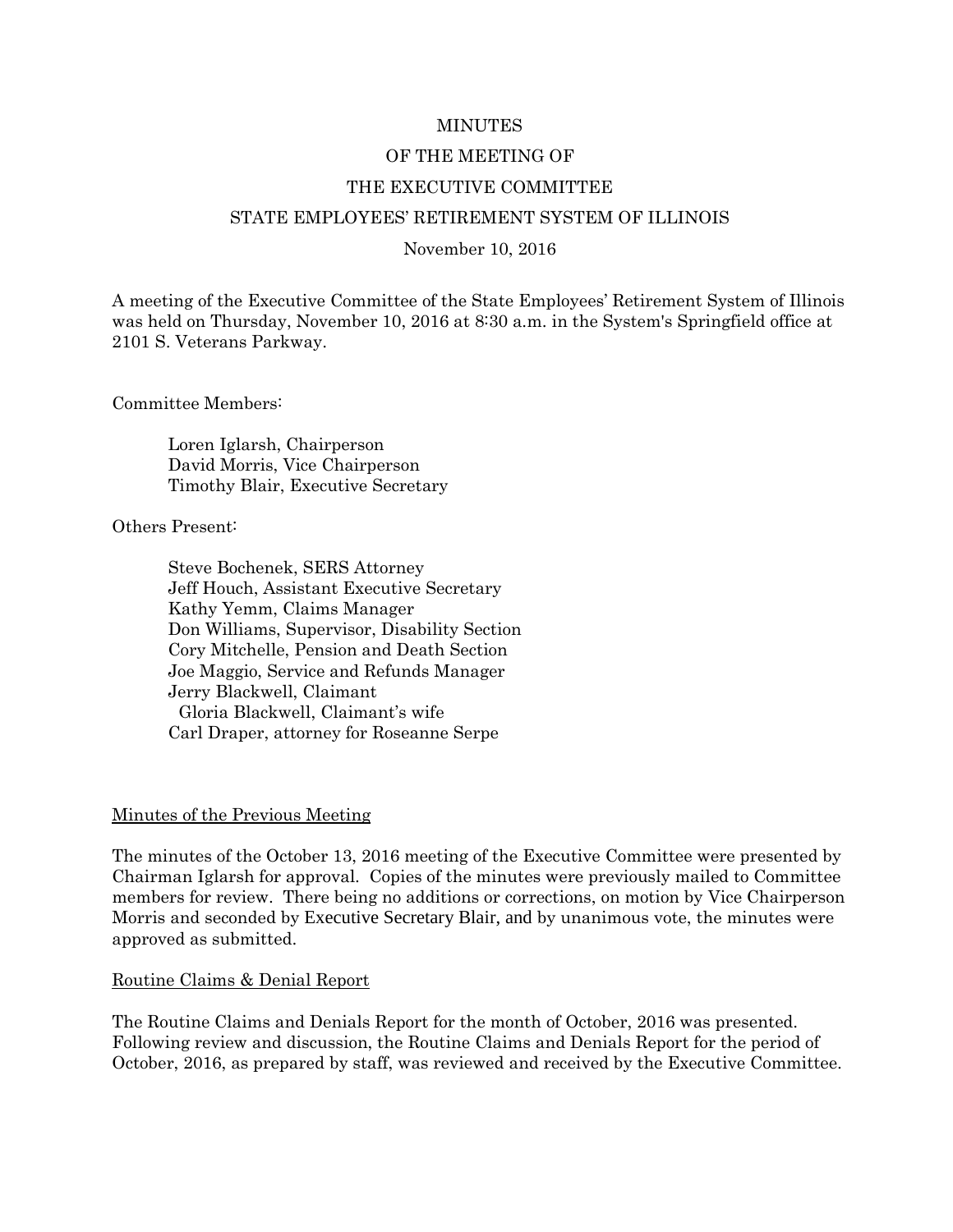# Old Business

## Roseanne Serpe – Requests lump sum benefit paid to her and not the member's estate

Carl Draper, the attorney for Ms. Serpe presented to the committee on behalf of his client, requesting that the committee honor the request of Ferdinand Serpe and pay the death benefit directly to Roseanne Serpe. Mr. Draper argued that it was Mr. Serpe's intent to keep his pension separate from his estate. Ms. Serpe and Mr. Draper stated that there were liens against the estate and her husband wanted the money to go to her, not the creditors.

The committee discussed the case and Vice Chairperson Morris made a motion to approve the payout of the benefit directly to Ms. Serpe and that the System will seek for Ms. Serpe to sign an indemnification form. The motion was seconded by Chairperson Iglarsh, all were in favor.

## New Business

Jerry Blackwell works as a highway maintainer for the Department of Transportation. He last worked on February 17, 2015 and began a medical leave of absence on December 4, 2015.

Mr. Blackwell has been paid a temporary disability benefit from January 3, 2016 through the present. Mr. Blackwell turned 66 years of age in August of 2016. His temporary disability benefit should have been offset by the unreduced social security amount he is eligible to receive. A tickler was not set by our office and, therefore, his temporary disability benefit was not offset until the following month when he came into our office inquiring about his retirement. This caused an overpayment of \$2,122.00. Mr. Blackwell is requesting the overpayment be waived.

Mr. Blackwell is requesting a personal appeal to the Executive Committee.

After some discussion, this case has been referred to SERS attorney Steve Bochenek.

### Laura Terry – Nonoccupational – 90 day waiver

Laura Terry works as a Human Service Caseworker for DHS. She last worked on February 18, 2016. She began a medical leave of absence on March 21, 2016. She is requesting an appeal to the Executive Committee so that the 90 day filing limitation can be waived.

After some discussion a motion was made by Chairperson Iglarsh to approve Ms. Terry's request to waive the 90 day filing limitation, seconded by Vice Chairperson Morris. All were in favor.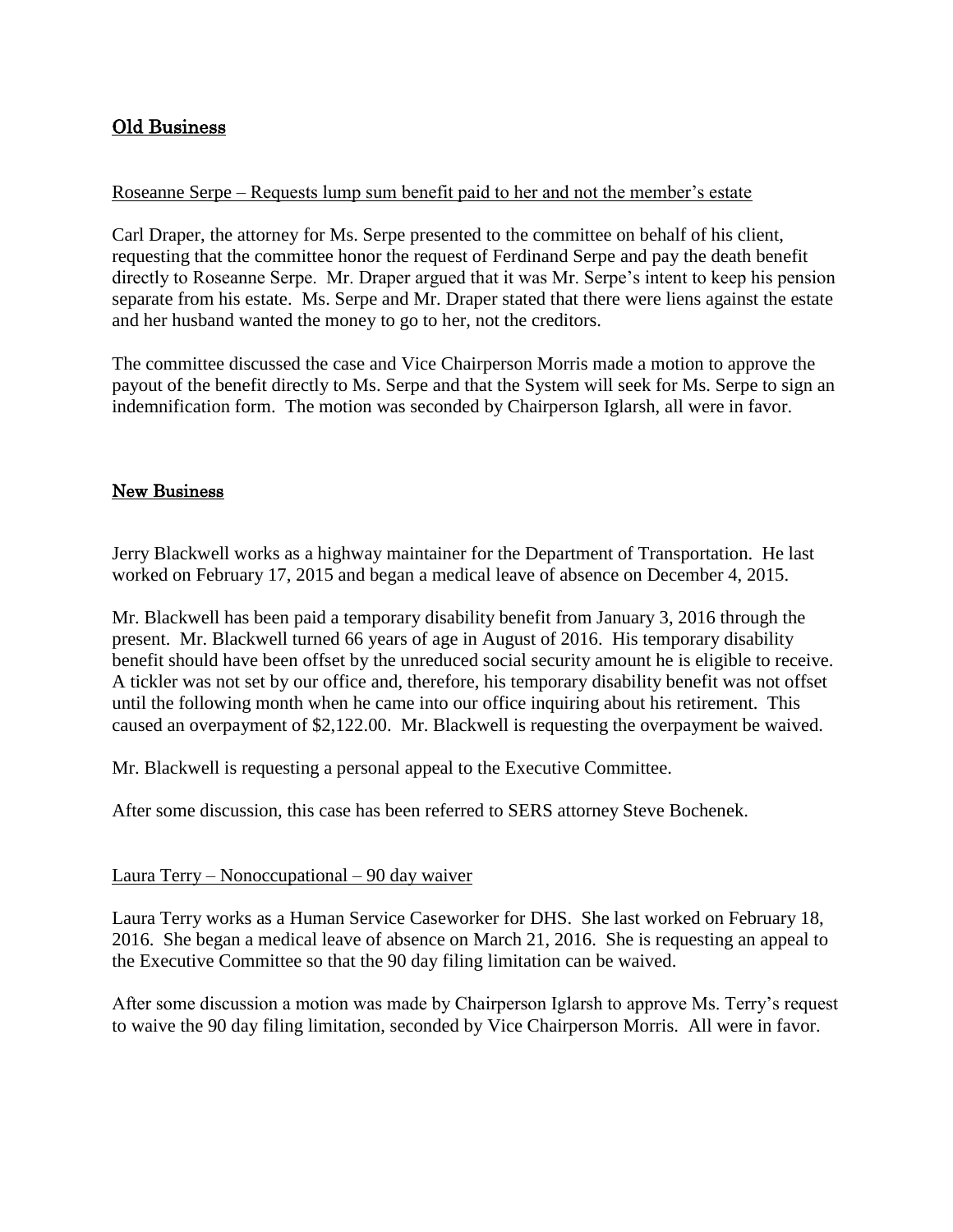## John Otey – Nonoccupational – 90 day waiver

John Otey was a Public Service Administrator for the Department of Public Employment Security. He last worked February 18, 2013 and returned to work July 1, 2013. He is requesting an appeal to the Executive Committee to have the 90 day filing period for nonoccupational disability benefits waived.

After some discussion a motion was made by Vice Chairperson Morris to approve Mr. Otey's request to waive the 90 day filing limitation, seconded by Chairperson Iglarsh. All were in favor.

## $James Jobe - Occupational - 12 month water$

James Jobe works as a Site Tech II for the Department of Natural Resources. He last worked on June 3, 2016. He began a service connected leave on June 16, 2015. He has requested an appeal to the Executive Committee so that the 12 month filing limitation can be waived.

After some discussion a motion was made by Chairperson Iglarsh to approve Mr. Jobe's request to waive the 12 month filing limitation, seconded by Vice Chairperson Morris. All were in favor.

## Danielle McChristian – Requesting retro Soc Sec disability payment be waived

Danielle McChristian works as a Public Service Representative for the Secretary of State. She last worked on August 18, 2014. She began a medical leave of absence on August 19, 2014.

Ms. McChristian has been paid a nonoccupational disability benefit from September 18, 2014 through the present. She was awarded social security disability benefits with an entitlement date of February 1, 2015, resulting in an overpayment with our office in the amount of \$22,610.00. Ms. McChristian is requesting the overpayment be waived.

After discussing the case, a motion was made by Executive Secretary Blair to deny Ms. McChristian's request to waive her overpayment, seconded by Vice Chairperson Morris. All were in favor.

## Yolanda Peppers - Requesting retro Soc Sec disability payment be waived

Yolanda Peppers works as a Health Facilities Surveillance Nurse for the Department of Public Health. She last worked on April 17, 2014. She began a medical leave of absence on April 18, 2014.

Ms. Peppers has been paid temporary and nonocupational disability benefits from May 18, 2014 through the present. She was awarded Social Security disability benefits with an entitlement date of October 1, 2014. This caused an overpayment with our office in the amount of \$49,456.00. Ms. Peppers is requesting the overpayment be waived.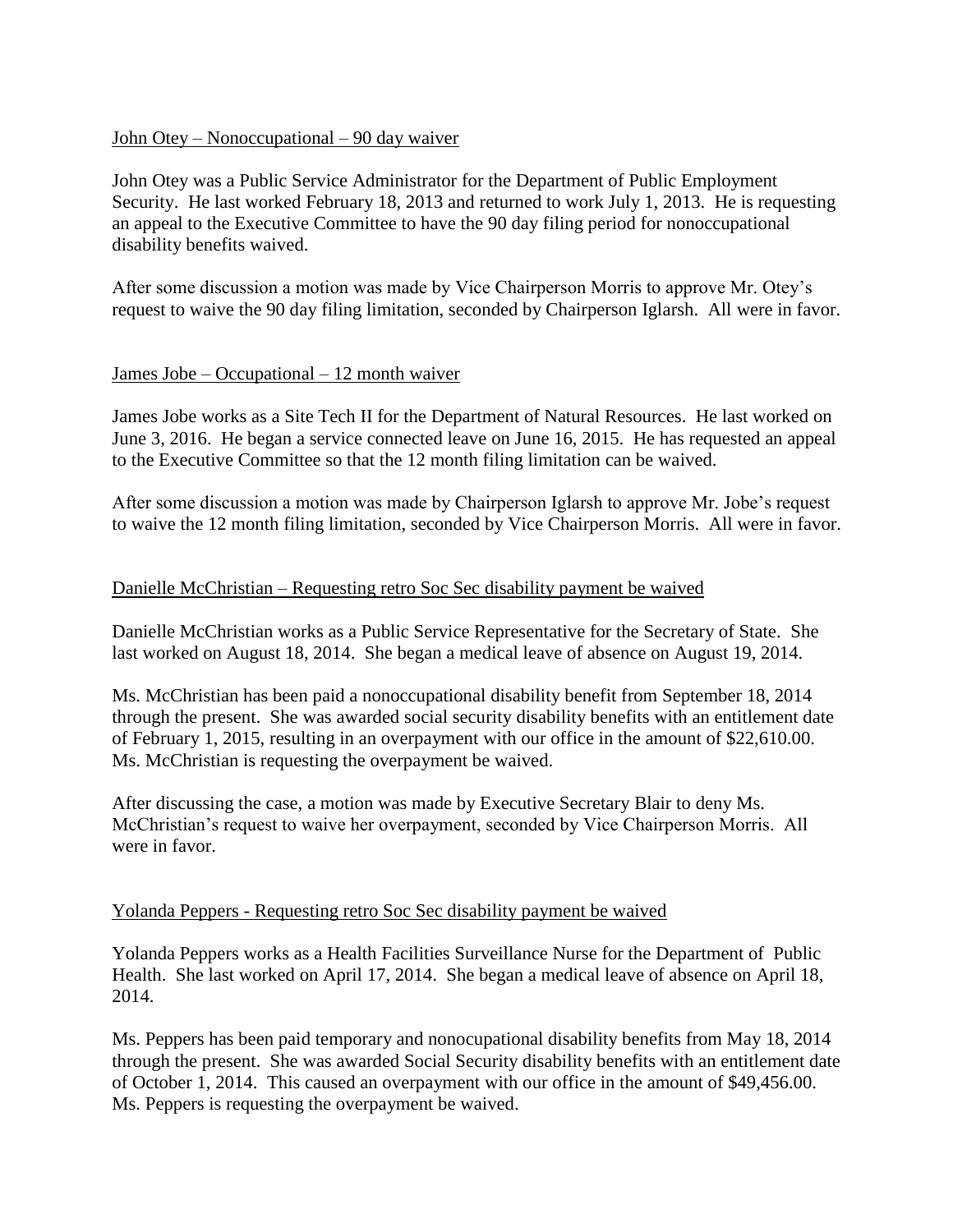After discussing the case, a motion was made by Executive Secretary Blair to deny Ms. Pepper's request to waive her overpayment, seconded by Chairperson Iglarsh. All were in favor.

# Andre Miller - Requesting retro Soc Sec disability payment be waived

Andre Miller works as a Human Services Case Manager for the Department of Human Services. He last worked on August 13, 2014. He began a medical leave of absence on August 15, 2014.

Mr. Miller has been paid a nonoccupational disability benefit from September 13, 2014 through the present. He was awarded Social Security disability benefits with an entitlement date of February 1, 2015. This caused an overpayment with our office in the amount of \$32,338.00. Mr. Miller is requesting the overpayment be waived.

After discussing the case, a motion was made by Executive Secretary Blair to deny Mr. Miller's request to waive his overpayment, seconded by Chairperson Iglarsh. All were in favor.

# Normajean Norris-Brantley – Requesting her monthly re-payment of her overpayment be reduced

Normajean Brantley received social security disability retroactive to November 1, 2013, resulting in an overpayment of \$37,128.00. Ms. Brantley only received \$8,297.00 from Social Security because she had a previous overpayment with Social Security due to working and receiving a disability benefit at the same time.

Last month Ms. Brantley requested her monthly payback be reduced to \$150.00 per month. She is now requesting a payback amount of \$400.00 a month. The Executive Committee approved a payback amount of \$605.53. The member has not been cooperative with the Benefit Support section in working out a payment amount.

SERS has been taking her whole pension check of \$796.18. Her current overpayment is \$36,331.82.

After discussing the case, a motion was made by Executive Secretary Blair to deny Ms. Brantley's request to reduce her overpayment, seconded by Chairperson Iglarsh. All were in favor.

# Dixie Wagy – Appeal to revoke level income

Dixie Wagy retired effective February 1, 2013. She chose the level income option for age 62 years and 1 month. The level income option increased her pension by \$1,125.85 per month. Effective August 16, 2013 she returned to state employment. Ms. Wagy's pension would have been reduced by \$1,282.00 in April, 2014 if she had remained retired.

Ms. Wagy is retiring again effective November 1, 2016. She is asking to repay the amount she received in level income so her previous base pension will be added to her new pension and will not be affected by the level income option.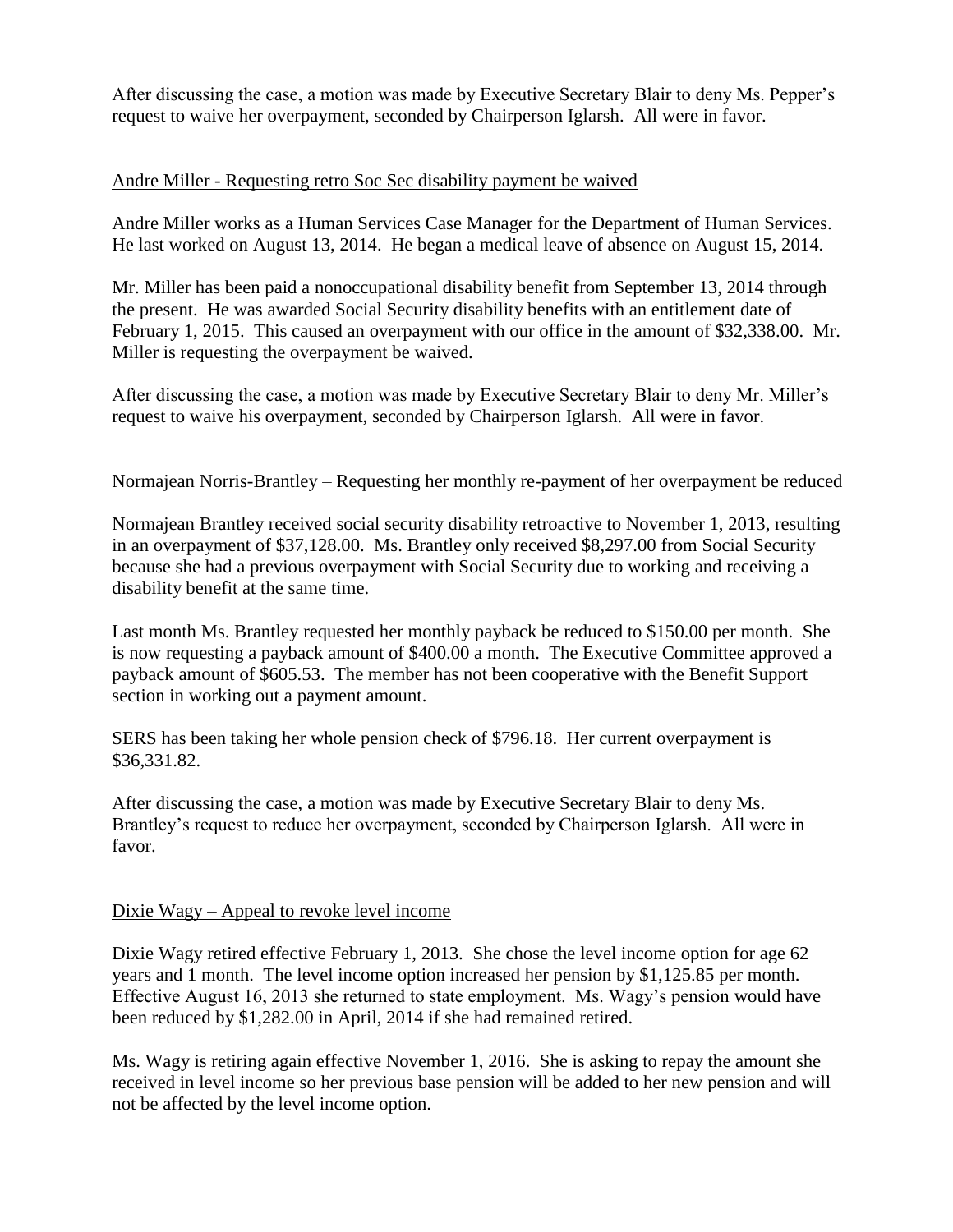After discussing the case, a motion was made by Chairperson Iglarsh to approve Ms. Wagy's request to repay the amount she received in level income so her previous base pension will be added to her new pension and will not be affected by the level income option, seconded by Vice Chairperson Morris. All were in favor.

## Carolina Mata Jones – Appeal to change level income

Carolina Mata Jones retired effective April 1, 2011. She chose the level income option for age 62 years and 1 month. The level income option increased her pension by \$426.05 per month.

Effective August 1, 2016, her pension was reduced by \$738.00 per month as this was the amount the member provided us at the time of her retirement that she would be eligible to receive from Social Security.

Ms. Jones' Social Security benefit is lower than she expected due to her noncoordinated service while working under the Teachers' Retirement System (TRS).

Ms. Jones is asking for her pension to be reduced by \$519.80 instead of \$738.00.

After discussing the case, a motion was made by Executive Secretary Blair to deny Ms. Mata Jones' request to change the reduction in her pension attributable to the level income option, seconded by Vice Chairperson Morris. All were in favor.

### Mary Mann, Deceased – James Mann – Appeal to receive state's portion of death benefits

Mary Mann died on December 3, 2014. When her death was reported it appeared she was an active employee so her beneficiary was sent paperwork for a lump sum death benefit in the amount of \$44,724.84. This amount consisted of \$13,758.20 in contributions, \$3,010.71 in interest and \$28,548.00 for a state's portion (six times her monthly salary).

Once the Employer Statement arrived at SERS, it was discovered that the member last worked on October 30, 2014 and was not on a medical leave of absence at the time of her death. This was confirmed through emails to her employing agency.

A death benefit was paid to her beneficiary in the amount of \$16,196.16. This amount consisted of \$13,777.52 in contributions and \$3,010.71 in interest. A state's portion was not paid as it was determined by staff that Ms. Mann was an inactive employee at the time of her death.

James Mann is appealing the amount of the death benefit and requesting the state's portion be payable.

After discussing the case, a motion was made by Chairperson Iglarsh to approve Mr. Mann's request to receive the State's portion of the death benefit associated with the death of Mary Mann, seconded by Vice Chairperson Morris. All were in favor.